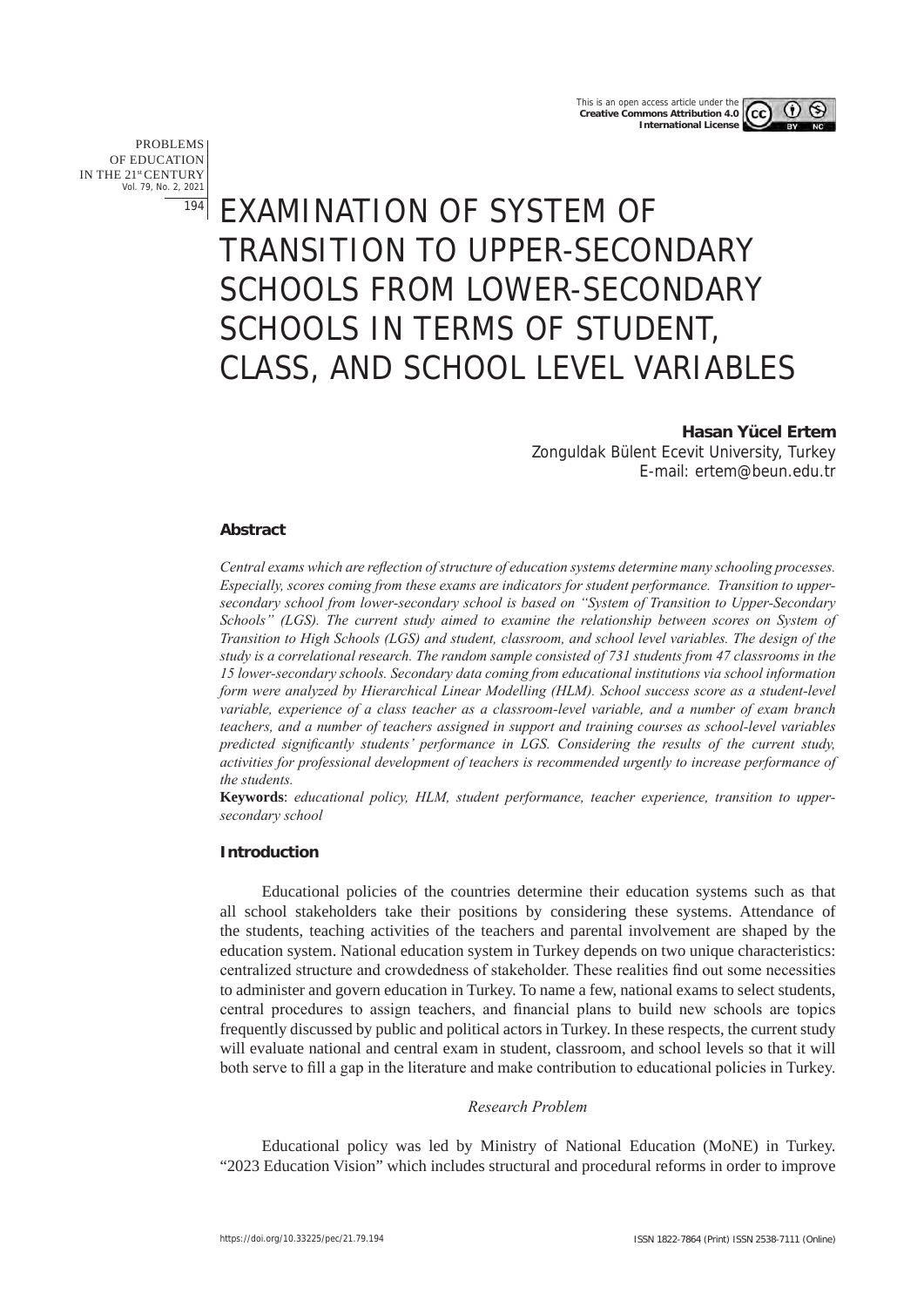> PROBLEMS OF EDUCATION IN THE 21st CENTURY Vol. 79, No. 2, 2021 195

education system of Turkey in different fields was implemented within the coordination of MONE and Presidency (MoNE, 2019a). One of the focal points of this reform attempts is to provide an efficient transition from lower-secondary schools to upper-secondary schools.

Turkey has been trying different systems of transition to upper-secondary schools for years. The system between 2000 and 2003 was named as Exam for Entrance to Upper-Secondary Schools (LGS). That system changed in 2004 and was entitled as Selection and Placement Exam for Secondary Education Institutions (OKS). When comes to 2008, name of new system became Placement Test (SBS) which was firstly administered to all students of 6th, 7th, and 8th grades. After 2009, only 8 students entered this exam. In 2014, system was again changed and was called as Transition from Primary Education to Secondary Education (TEOG) between 2014 and 2017 (Atılgan, 2018). Recently, System of Transition to Upper-Secondary Schools (LGS) has been implemented since 2018 and will happen for the fourth time in 2021 (MoNE, 2020a).

The newest system has brought together important changes. First of all, even if the students do not enter the exam, they will be placed in a high school by considering residential address and middle school performance. Further, the students participating in the exam were placed in the upper-secondary schools which are achievement-oriented schools and have limited quota so that academic achievement of the student in the exam will be determinant. To illustrate, 1029555 students participated in the exam and 138993 of them were placed in an upper-secondary school. Remaining ones were placed by considering residential address, school degree point, and attendance rates. On the other hand, questions in the exam are selected from branches of Mathematics, Turkish Language, Science, Foreign Language, Turkish Republic Revolution History and Kemalism, and Culture of Religion and Knowledge of Ethics (MoNE; 2019b). To summarize, systems of transition to high school changed many times in the last 20 years. It can be implied that there has been either unsteadiness or pursuit of better one.

# *Research Focus*

Transition to upper-level schooling is the topic which has not lost its value for years due to centralized exams and young population. These exams occupy the agenda of the public and are studied by many researchers. Transition to upper-secondary school, transition to college, and transition to professional life are the most three popular systems including central exams. In 2020, 1.473.303 lower-secondary school students (MoNE, 2020b), 2.296.138 upper-secondary school students (Centre for Assessment, Selection, and Placement, 2020), and about 1.500.000 university students or graduates (Demir, 2020) were involved respectively in exams of transition to upper secondary school, transition to college, and transition to professional life.

Literature based on central exams may be classified into three groups. The first group is related to studies concentrating on relationship between exam scores and other educational variables. School culture (Yılmaz & Bülbül, 2017), social and psychological effects (Çetin & Ünsal, 2018), reading skills (Tuzlukaya, 2019), equality of opportunities (Sarıer, 2010) are the topics linked to achievement in central exams, to name a few. In the second group, there are studies focusing on the opinions of stakeholders about the exams. Attitudes towards central exams (Buldur & Acar, 2019), economical burdens (Dinç et al., 2014), and system change recommendation based on inclusion of other proficiencies (Karataş & Güleş, 2013) can be shown as examples to studies viewing opinions of stakeholders. The third group of studies concentrates on principles of assessment and evaluation. Item analysis based on mathematical proficiency (Dönmez & Dede, 2020), knowledge levels of questions (Özden et al., 2014), and item bias analysis (Bakan-Kalaycıoğlu & Kelecioğlu, 2011) were the studies related to assessment and evaluation procedures.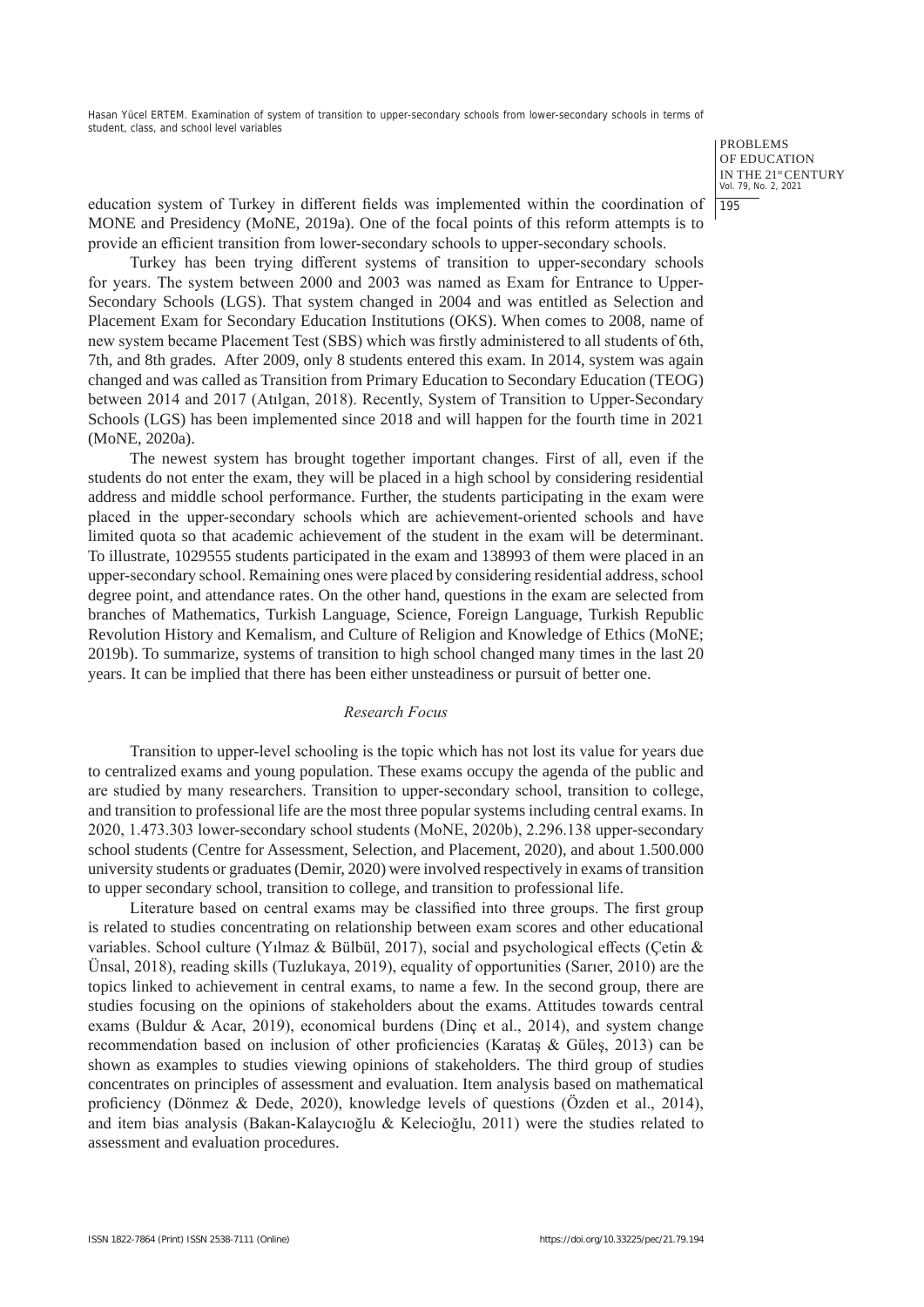PROBLEMS OF EDUCATION IN THE 21st CENTURY Vol. 79, No. 2, 2021 196

System of Transition to High School is the first central exam which Turkish students face in the 8th grade in middle school. In addition to desire for enrolling in a high-quality school, first experiences on central exam make this period significant. Therefore, researchers have examined systems of transition to high schools for years. Because the most important output of these exams is student performance or academic achievement, literature focuses mostly on antecedents of achievement. Doğan (2015) examined TEOG score and school success and found a positive relationship between grade point average and TEOG performance. Further, individual features have an impact on success in central exams. Bal (2011) examined predictors of achievement in the Placement Test and found that individual characteristics including selfconfidence, ambition, and attention and motivation predicted mostly success in Placement Test. Similarly, study by Deniz and Kelecioğlu (2005) showed a positive relationship between academic achievement in primary education and OKS scores.

In the literature of central exams, socio-economic and socio-cultural dynamics draw attention. Köse (2007) examined the relation between academic achievement in Exam for Entrance to High Schools and socioeconomic indicators and found that there was a relationship between academic achievement and socioeconomic indicators such as private courses. Similar study was conducted by Yavuz et al. (2016), who found that achievement was different by socioeconomic differences among the schools. Aslan (2017) conducted a study to find out determinants of student success in TEOG and found that educational levels of parents, house income, and annual education expenditure for child predicted TEOG score of the student. Metin (2013) examined factors affecting SBS and detected effects of grade level of students, education level of parents, and home income on SBS performance.

The other side of the literature was commonly based on views, expectations, and recommendations of school stakeholders. Akbaba-Altun and Çakan (2008) analyzed views of school principals of successful schools in terms of LGS success. The authors found that practice exams in the whole city, qualified educators, infrastructure, coordination among schools and private courses, supporting schools, and pre-schooling were important in increasing LGS success. The study by Şad and Şahiner (2016) focused on opinions of students, teachers, and parents about TEOG and showed that stronger sides of exam were right to enter exam in own school building, a make-up exam possibility, extending exam for two semesters, and not using correction-for-guessing formula whereas the criticized points were unsecure exam conditions, and promoting private course institutions and tutoring. A metaphor study was performed by Baş and Kıvılcım (2019) to check perceptions of students about central exams like SBS and TEOG. The authors found metaphors which can be grouped as "concept as anxiety, torture, disturbing thing", "concept as unfair, unnecessary race", "concept as unconventional, irrelevant, variable, or always existing thing", "concept as turning point of our lives", "concept of selective and determinative of life", and "concept as long or a short-term race". Atılgan (2018) reviewed both national and international implementations on transitions among educational levels and recommended a model based on proficiency exam, combination of academic achievement, guidance, and proficiency exam score, threshold value for either technical high school or right to enter selection exam, and placement according to the achievement situation. To conclude, systems for transition to upper education level have both strong and weak sides so that researchers, scholars, educators, and policymakers have an intention to improve these systems.

# *Theoretical Framework*

The theory of the current study was framed by Bronfenbrenner's Bio-Ecological Theory. Bronfenbrenner (1977) explained the core idea behind theory as the child's interaction with outside. According to the theory, student is placed in the center and this "outside" consisted of five layers: microsystem, mesosystem, exosystem, macrosystem, and chronosystem. Child's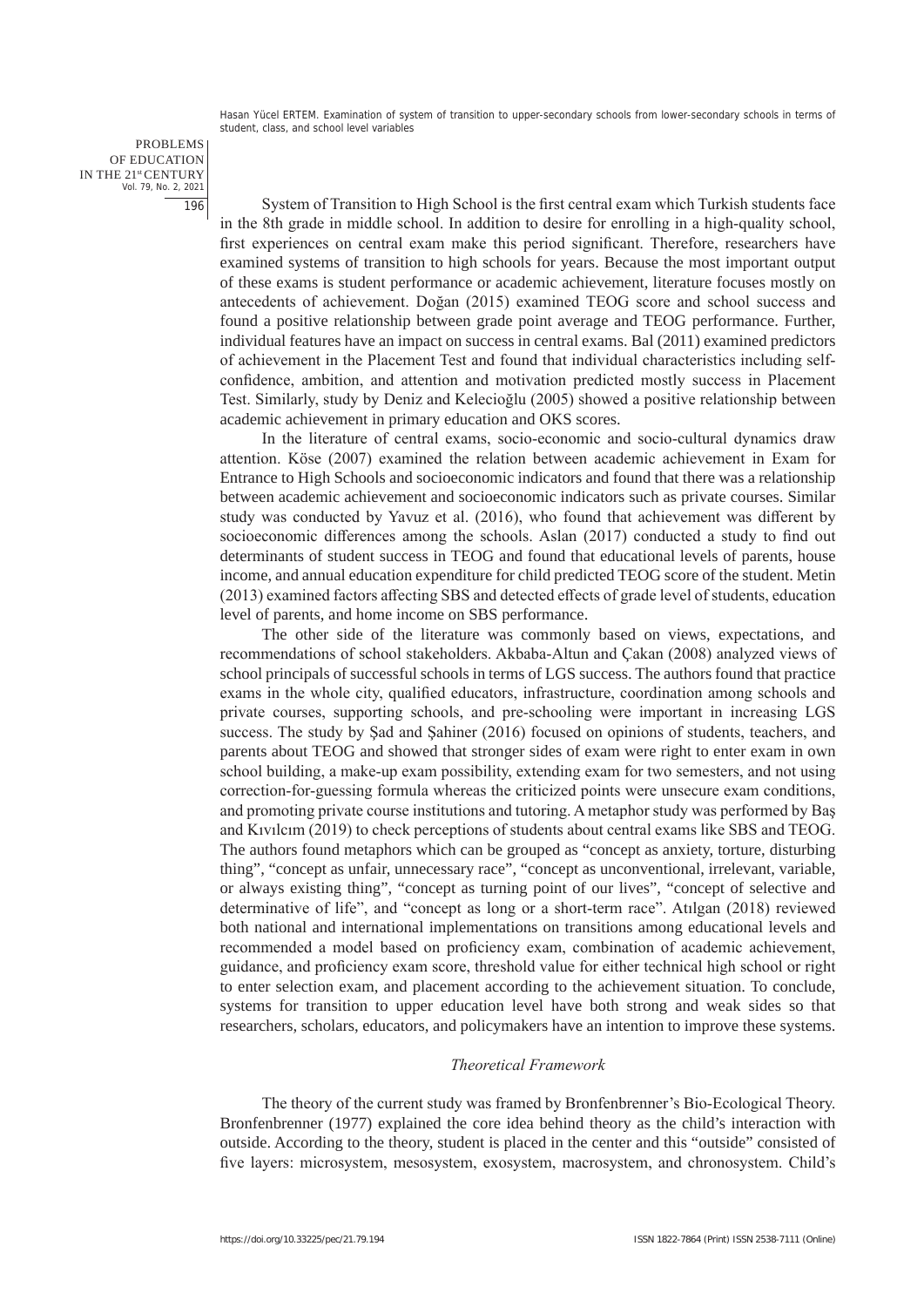> PROBLEMS OF EDUCATION IN THE 21st CENTURY Vol. 79, No. 2, 2021 197

interaction with closer elements around it, interaction between closer elements around child, indirect environment around the child, social and cultural values, and changes over time were the conceptualization of each layer, respectively. Components constructing purpose of the study were sprinkled among these layers.

## *Research Aim and Research Questions*

The latest system for transition to upper-secondary school in Turkey has been named as "System of Transition to Upper-Secondary Schools" (LGS). The current study has aimed to examine relation between scores on System of Transition to Upper-Secondary Schools (LGS) and student, classroom, and school level variables. The research question was as below:

How well do student-level (school success score and year-end success score), classroomlevel (branch of class teacher and experience of class teacher), and school-level (number of exam branch teachers, number of teachers assigned in support and training courses, ratio of teacher to student, and non-attendance rate) variables predict LGS scores?

# **Research Methodology**

#### *General Background*

The design of the current study was correlational research analyzing secondary data. A correlational study has a purpose to explore relations among variables (Gall, Gall, & Borg, 2013). In correlational studies, there are mainly two types of variables which are predictor and criterion variables. A predictor variable is the variable that is used to make a forecast about criterion or outcome variable while a criterion variable is the variable being predicted by a predictor variable (Creswell, 2012). Predictor variables were grouped as student-level (school success score and year-end success score), classroom-level (branch of class teacher and experience of class teacher), and school-level (number of exam branch teachers, number of teachers assigned in support and training courses, ratio of teacher to student, and non-attendance rate) variables. A criterion variable was the score coming from central LGS exam. The reasons why these variables were selected were related to nature of the current study and access to data. Nature of the current study is based on the dynamics of LGS such as that questions in LGS are asked by considering curriculum of six branches. Further, students are trained by Support and Training Courses. On the other side, data coming from schools and district national education directorate were limited to these variables.

# *Sample*

Sample consisted of the 731 eighth-grade students in an Anatolian Province. Moreover, 47 classrooms and 15 middle schools were included in the analysis. Random sampling was used such as that 15 middle schools among totally 30 lower-secondary schools were selected randomly to generalize results for the whole province including 30 schools. All of the classes and students in these schools were used in the study. Two of these schools were private schools while there were 13 public schools. Branches of 47 eighth-grade teachers were distributed as Turkish (*n*= 12), Mathematics (*n* = 9), Life Science (*n* =8), Social Science (*n* = 8), Foreign Language  $(n = 6)$ , Sports  $(n = 2)$ , Religious Science  $(n = 2)$ , and Fine Arts  $(n = 1)$ . Average experience of teachers was 13.25 while average class size was 26.06. Average of year-end success score, school success score, and LGS score of the students was respectively, 83.84/100, 84.22/100, and 312.59/500.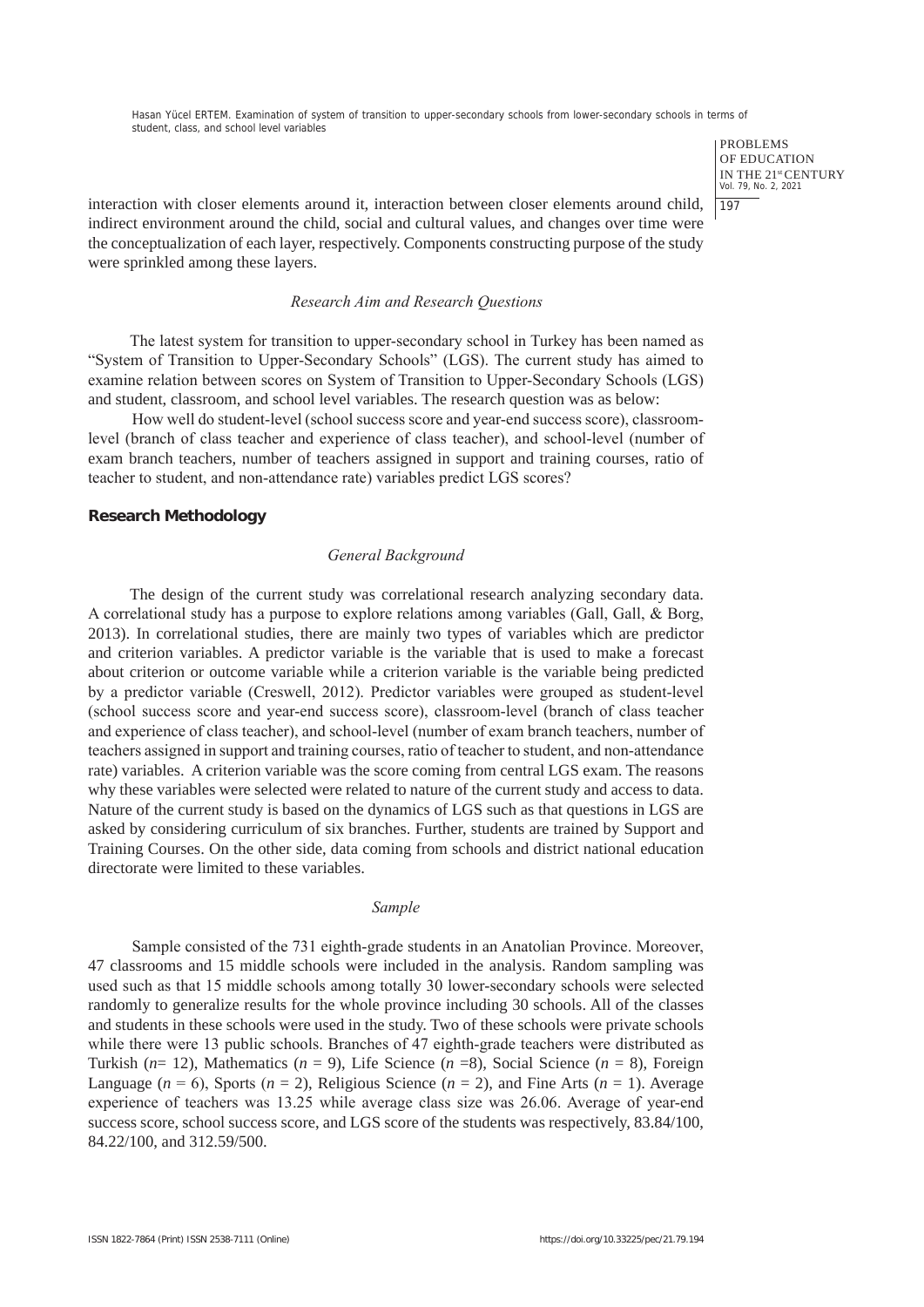PROBLEMS OF EDUCATION IN THE 21st CENTURY Vol. 79, No. 2, 2021 198

#### *Instrument and Procedures*

Secondary data were procured from schools and district national education directorate. In the current study, secondary data were requested via school information form. This form included statements related to students, classrooms, and schools. Considering students, yearend success score, school success score, and LGS score of the students were collected. Branches and experiences of the eighth-grade teachers were classroom-level variables. Lastly, schoollevel variables were the number of exam branch teachers, the number of teachers assigned in support and training courses, the ratio of the number of teachers to the number of students, and non-attendance rate. Table 1 depicts information about variables.

#### **Table 1**

## Variables and Information about the Items

| Variables                                   | Item Type   |  |
|---------------------------------------------|-------------|--|
| Dependent variable                          |             |  |
| LGS score                                   | Ratio scale |  |
| The first-level: Student-level variables    |             |  |
| Year-end success score                      | Ratio scale |  |
| School success score                        | Ratio scale |  |
| The second-level: Classroom-level variables |             |  |
| Branch of class teacher                     | Nominal     |  |
| Experience of class teacher                 | Ratio scale |  |
| The third level: School-level variables     |             |  |
| Number of exam branch teacher               | Ratio scale |  |
| Number of teachers assigned in DYK          | Ratio scale |  |
| Rate of # of teacher to # of student        | Ratio scale |  |
| Non-attendance rate                         | Ratio scale |  |

#### *Data Analysis*

Secondary data were analyzed by Hierarchical Linear Modeling (HLM) such as that analysis was conducted in student, class, and school levels. HLM is a complex form of least squares method. In this method, independent variables are separated to levels hierarchically so that variations on dependent variables are calculated more accurate. The reason why HLM was used instead of Multiple Linear Regression was that student data were nested in both classes and schools. School, class, and student characteristics must be examined within HLM since education systems have a hierarchical structure. Further, HLM eliminates violation of assumption of independent observation for nested data. Assumptions of HLM which are linearity, normality, and homoscedasticity were checked and met. In the analysis, data collected via school information form was entered in SPSS file. HLM was constructed to reveal withinclass, between-class / within school, and across-schools. In other words, data included three levels: student as level-1, classroom as level-2, and school as level-3. In the analysis, student version of HLM 8.0 was performed.

# **Research Results**

#### *Unconditional (Null) Model*

In order to investigate how much variance in LGS score was caused by differentiation in student-level, class-level, and school-level factors, unconditional model was performed. The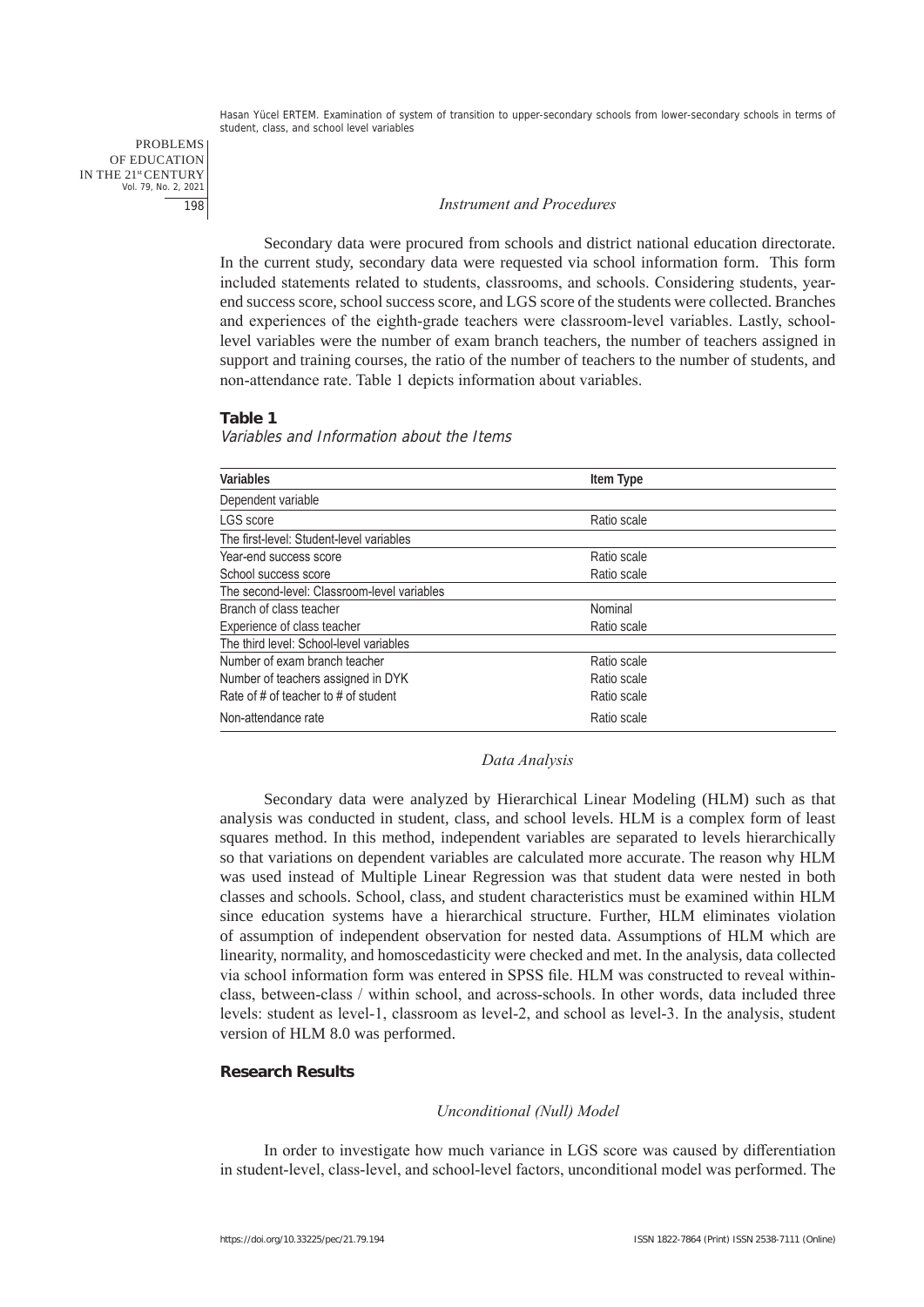> PROBLEMS OF EDUCATION IN THE 21st CENTURY Vol. 79, No. 2, 2021 199

model is significant  $(t = 31.62, p < .001)$  such as that usage of HLM instead of regression is significant as Table 2 demonstrates. In-class correlation coefficients (ICC) for student, class, and school were calculated respectively as .74, .08, and .18 such as that 74% of variance in LGS score was accounted for by student differences while 18% of variance in LGS score was accounted for by differences across schools. Differences in variance also showed that running HLM for this dataset was appropriate.

# **Table 2**

Statistics about Null Model

|                | <b>Coefficient</b> | SЕ   | t ratio              | df |
|----------------|--------------------|------|----------------------|----|
| Intercept      | 304.70             | 9.63 | $31.62$ <sup>*</sup> |    |
| $*_{p}$ < .001 |                    |      |                      |    |

*Level-1 Model (Student Level)*

Level-1 model focusing on the effects of student variables on LGS performance revealed that in-group variance decreased to 811.72 from 3838 when student variables added to the model. Further, there was a decline in the amount of deviance from 7612.93 to 6554.92. Test of variance-covariance components in the level-1 model was significant,  $X^2$  (12) = 240.63, p < .001. All of these indicators showed that level-1 model was significant according to Garson (2013).

Table 3 summarizes statistics related to level-1 model. Only school success score predicted significantly LGS score. School success score was positively related to LGS score such as that one-unit increase in school success score would increase LGS score 5.44 points. However, year-end success score did not predict LGS score significantly.

# **Table 3**

Level-1 Model

|                        | <b>Coefficient</b> | SE    | t ratio         |  |
|------------------------|--------------------|-------|-----------------|--|
| Intercept              | $-184.20$          | 11.83 | $-15.56$        |  |
| Year-end success score | .47                | .31   | 1.51            |  |
| School success score   | 5.44               | .33   | $16.39^{\circ}$ |  |
| $*_{p}$ < .001         |                    |       |                 |  |

# *Level-2 Model (Classroom Level)*

Level-2 model focusing on the effects of classroom variables on LGS performance depicted that in-group variance decreased to 8.15 from 403.90 due to addition of classroom variables into the model. Moreover, there was a decline in the amount of deviance from 7612.93 to 6547.74. Test of variance-covariance components in the level-2 model was significant, *Χ2*  $(12)$  = 398.45,  $p < .001$ . All of these indicators showed that level-2 model was significant (Garson, 2013).

Table 4 presents statistics related to level-2 model. Only experience of class teacher predicted significantly LGS score. Teacher experience was positively related to LGS score such as that one-unit increase in experience of teacher would increase LGS score .89 points. On the other hand, a branch of teacher did not make a significant difference on LGS score.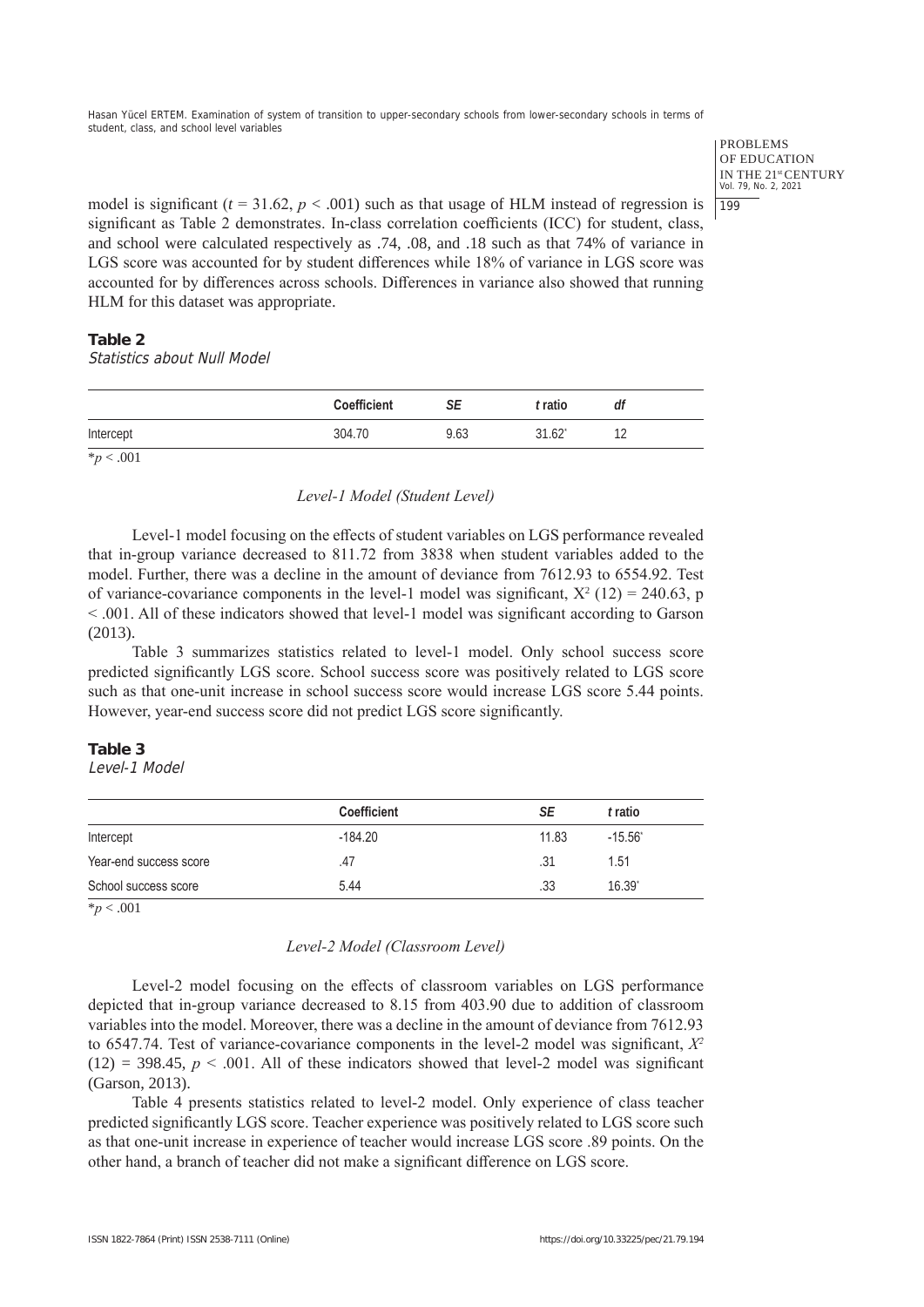PROBLEMS OF EDUCATION IN THE 21st CENTURY Vol. 79, No. 2, 2021 200

**Table 4** Level-2 Model

|                             | <b>Coefficient</b> | SE    | t ratio    |  |
|-----------------------------|--------------------|-------|------------|--|
| Intercept                   | $-191.91$          | 11.92 | $-16.11$   |  |
| Experience of class teacher | .89                | .28   | $3.12^{4}$ |  |
| Branch of class teacher     | $-.60$             | .66   | $-.91$     |  |
| $*_{p}$ < .001              |                    |       |            |  |

\*\**p* < .004

#### *Level-3 Model (School Level)*

Level-3 model focusing on the effects of variables on LGS performance depicted that ingroup variance decreased to 309.76 from 932.26 due to the addition of classroom variables into the model. Moreover, there was a decline in the amount of deviance from 7612.93 to 6540.53. Test of variance-covariance components in the level-3 model was significant,  $\chi^2$  (8) = 183.26, *p* < .001. All of these indicators showed the significance of level-3 model as Garson (2013) stated.

Table 5 offered statistics related to level-3 model. Number of exam branch teachers and number of teachers assigned in DYK predicted significantly LGS score. Number of exam branch teachers were positively related to LGS score such as that one-unit increase in the number of exam branch teachers would increase LGS score in 2.78 points. On the other side, number of teachers assigned in DYK was negatively related to LGS score. One-unit increase in the number of teachers assigned in DYK would cause 2.93 points decline in LGS score. Non-attendance rate and the rate of number of teachers to number of students did not explain a significant variance in LGS score.

#### **Table 5**

Level-3 Model

|                                        | <b>Coefficient</b> | SE    | t ratio              |  |
|----------------------------------------|--------------------|-------|----------------------|--|
| Intercept                              | $-228.08$          | 25.42 | $-8.94$ <sup>*</sup> |  |
| Number of exam branch teacher          | 2.78               | 1.06  | $2.63^{4}$           |  |
| Number of teachers assigned in DYK     | $-2.93$            | 1.19  | $-2.46$              |  |
| Non-attendance rate                    | 6.86               | 3.16  | 2.18                 |  |
| Rate of # of teachers to # of students | .42                | 1.77  | .24                  |  |

 $\frac{1}{2}p < .001$ \*\**p* < .05

#### **Discussion**

The current study examined relation between LGS performance and variables in the levels of student, classroom, and school. Most of the variance in LGS score was explained by differences in students. Further, the study showed that school success score as a student-level variable, experience of class teacher as a classroom-level variable, and the number of exam branch teachers and the number of teachers assigned in support and training courses as schoollevel variables predicted significantly LGS achievement.

To begin, student differences explained more variance in LGS score than both school and classroom differences did. This result remarks two important conclusions. The first one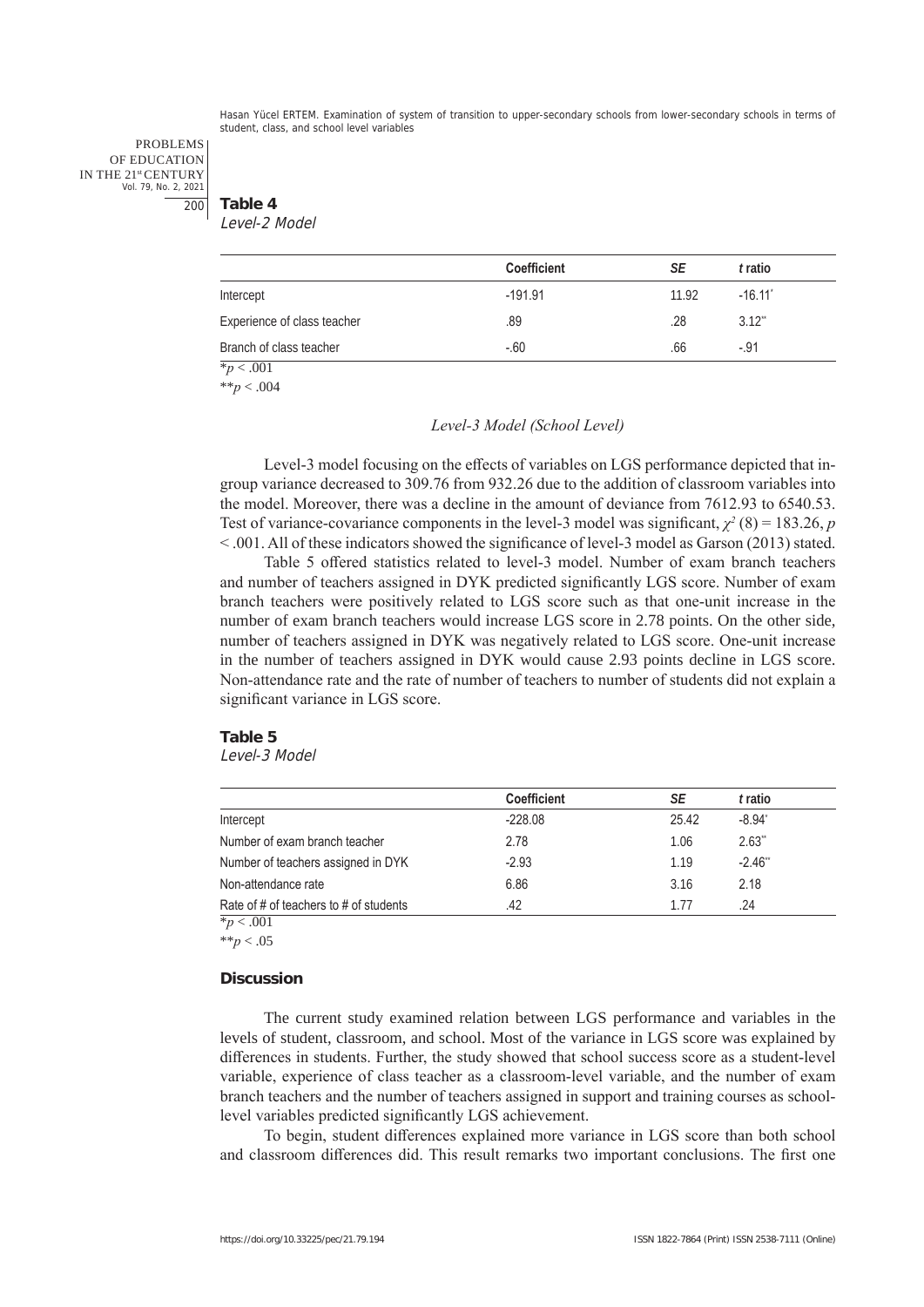> PROBLEMS OF EDUCATION IN THE 21st CENTURY Vol. 79, No. 2, 2021 201

is related to nature of the exam such as that the students who have a desire to be enrolled in quality schools may enter the exam whereas the students who consent to be enrolled in the school closest to home do not have to enter exam. Therefore, this situation may push student characteristics to forefront. The second one is based on methodological choice such as that schools were selected only from one district. Thus, equality of opportunities among schools or something else is not a concern for the context of the study. On the other hand, literature has studies showing large school differences (Aksu et al., 2017; Çelen et al., 2011, Mercik, 2015). However, the common characteristics of these research studies was studying samples from many kinds of schools. As a result, catching larger variations for school differences is quite normal in this type of studies.

The current study performed three-level analysis based on HLM. The first level model showed that one student-level variable predicted significantly LGS performance. Increase in school success score would increase LGS performance whereas year-end score did not make a significant difference on LGS performance. This differentiation remarks an important conclusion. Year-end score is success score got at the end of a year. For the current study, year-end score is the success score of the eighth grade. On the other hand, school success score is the average of success scores of all grades. To conclude, long-term success was found more dominant on LGS performance than short-term success. This finding is consistent with the idea in the literature. Karakoç and Köse (2018) analyzed the relation between academic achievement in courses and points of those courses in TEOG. The authors concluded that academic achievement was linked to TEOG performance. Similarly, study by Kömürcü (2018) showed that there was a positive relationship between high school success score and exam of entrance to higher education institutions (YGS). Kablan (2010) examined the relation between Grade Point Average (GPA) in Undergraduate and student performance on Civil Servant Selection Exam (KPSS) and found that GPA predicted KPSS performance. In summary, long-term academic achievement may determine performance in central exams.

The second level model showed that one classroom-level variable predicted significantly LGS performance. Increase in experience of class teachers would increase LGS performance while branch of the class teacher did not make a significant difference on LGS performance. Experience of teacher was studied by many scholars such as that academic achievement of students was linked to teacher experience. In this respect, results of the current study are consistent with the literature (Abazaoğlu & Taşar, 2016; Atar, 2014; Bhai & Horoi, 2019). On the other hand, a significant relation between branch of teacher and LGS performance was not detected although the researcher of the current study expected. The reason why the researcher had an expectation may be curiosity about the fact that the teacher whose branch is asked in the LGS exam might have a positive impact on students' preparation for the exam. However, the current study did not find a significant result so that the study was included in the literature which was not able to detect a significant difference on any educational variable for branch of teacher (Akçay & Pekel, 2017; Çam & Üstün, 2016; Şanlı, 2017).

Considering school-level variables, the third-level model depicted that number of exam branch teachers and number of teachers assigned in DYK as school-level variables predicted LGS performance. Increase in the number of exam branch teacher would increase LGS performance whereas increase in the number of teachers assigned in DYK would decrease LGS performance. This finding offers an interesting dilemma for the literature. How similar variables may form different results is remarkable. Primarily, literature has a common conclusion such as that increase in the number of teachers would increase positive school outcomes (Dinç et al., 2014; Doğan, 2004; Erdoğan et al., 2011; Pınar & Sarıbaş, 2009; Uzun & Çokluk-Bökeoğlu, 2019; Yıldırım, 2012). From this view, the current study is parallel to other studies in the literature. On the other hand, finding related to the number of teachers assigned in DYK is opposite to this common trend in the literature. The reason of this situation may be based on the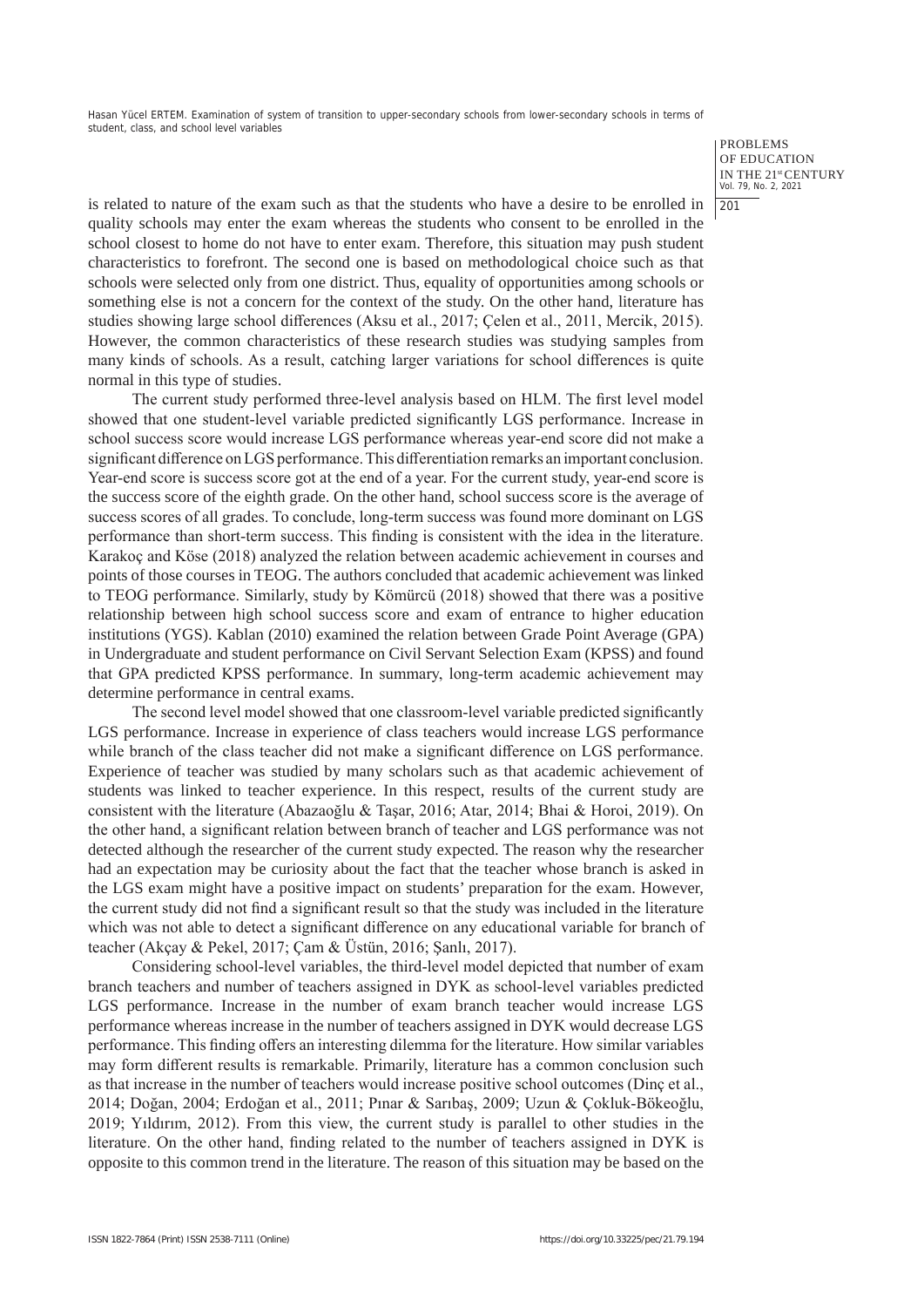PROBLEMS OF EDUCATION IN THE 21st CENTURY Vol. 79, No. 2, 2021 202

structure and process of DYK. In the literature, there are studies depicting problems observed in the DYK. Tiredness due to the course time at the end of the day (Timur et al., 2020), higher nonattendance rates (Bozbayındır & Kara, 2017), operation and planning problems (Canlı, 2019), and lower motivation of the students (Topçu & Ersoy, 2019) are the problems in DYK, to name a few. Further, Topçu and Ersoy (2019) emphasized that teachers gave lectures in DYK because of additional income and bonus service points. To summarize, problems observed in DYK and external motivators of teachers might have affected the results of this study.

#### **Conclusions**

The current study revealed out important conclusions on transition to upper-level schools from lower-level schools. Evaluation of educational systems for school transition may be done with multi-dimensional perspectives. In this respect, the current study performed the lenses of students, classes, and schools. However, studies in the literature focused on only one dimension of transition to upper-level schools. Thus, the current study showed a valuable attempt to close a gap in the literature. In transition to upper-secondary school from lower-secondary school in Turkey, perpetuity in school performance of students, experience of teachers, and a number of teachers determined academic achievement of the students in central exams. Further, the study underlined the importance of quality and content of the support rather than presence of support since additional courses provided by government may not increase academic achievement of the students. In spite of contribution of the current study to the literature, a remaining gap has been still waiting to be filled. Relation of socio-cultural background of the students with academic achievement is worth exploring.

## **Implications, Limitations, and Future Directions**

Implications of the current study may be offered in terms of research, theory, and practice. Considering research, the researcher of the current study did not come up with a study investigating LGS that is a recent system on transition to high school in Turkey. Even though, there were descriptive reports of MoNE presenting results and a qualitative study based on the opinions of the teacher, literature lacking inferential study. Thus, the current study may be evaluated as an attempt to fill a gap in the literature. Further, multi-level analysis may make a contribution to the literature related to student performance. In terms of theory, findings of the current study may serve the ideas behind the layers of bio-ecological theory. Student performance is affected by both micro level factors and macro level factors. Considering micro level factors, teachers as elements of microsystem and mesosystems were found affective in student performance. In terms of macro level factors, centralized structure of LGS exam and DYK as a policy may be the actors of exosystem. To summarize, the current study may relate the perspective of the theory to the system on educational transition. Lastly, in practice, the current study may give an opportunity to policymakers, educational leaders, and practitioners to support students by enriching school settings. In this way, school effectiveness and school improvement may be offered for future.

The researcher conducted the current study by considering some limitations. Although the study had generalizability for population due to random sampling, the study was lack of ecological generalizability since data were limited to only one district. Also, data of the current study was collected via school information form. Analyses of the study were performed with secondary data. In other words, the study was limited to variables and accessible secondary data. Finally, the study had some delimitations such as that results of the current study were limited to 2019 LGS scores, students living in an Anatolian province, and perspectives of bioecological theory.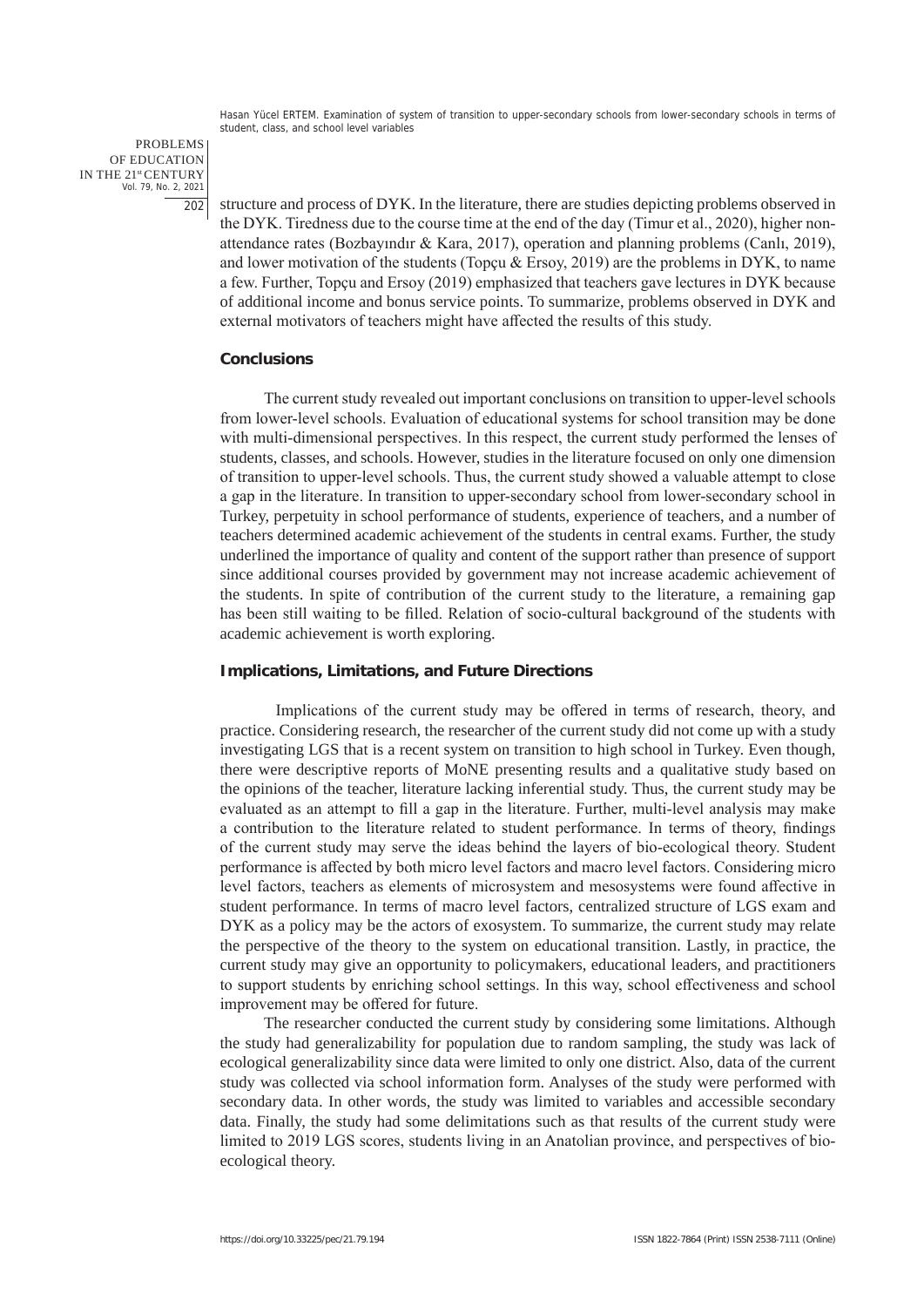> PROBLEMS OF EDUCATION IN THE 21st CENTURY Vol. 79, No. 2, 2021  $|203$

The researcher has recommendations in terms of research, theory, and practice. First of all, because the study is eventually based on secondary and quantitative data analysis, studies in the future could conduct empirical studies including both quantitative and qualitative primary or first-hand data from larger samples from different districts. Different variables for each level should be conducted in the future studies. To illustrate, students' psychological and emotional characteristics as student-level, class size and parent meetings as classroom-level, and school climate and school size as school-level could be included in the studies. In terms of theory, the current study was concentrated on the first three layers of the study. Therefore, future researchers may study macrosystem by integrating cultural issues. Further, the studies in the future may compare the results of exams in two or more different years so that there will be a link from student performance to the idea behind the chronosystem. Practical recommendations to practitioners, educational administrators, and policymakers are related to the improvement of school settings. Increasing student performance depends on thinking dynamics at each level. Sustaining academic achievement of students for all grades, increasing affectivity of parent-teacher associations, providing environments for professional development of teachers, assigning more experienced 8<sup>th</sup> grade teachers, adjusting policies for appointing more teachers at schools, and improving functionality of DYK through planning are recommended.

# **References**

- Abazaoğlu, İ., & Taşar, M. F. (2016). Relations of characteristics of science teachers and students with the student achievement in science: A case analysis according to TIMSS 2011 Data. *Elementary Education Online*, *15*(3), 922-945.
- Akçay, S., & Pekel, F. O. (2017). Investigation of prospective teachers' environmental awareness and sensitivity in terms of different variables. *Elementary Education Online*, *16*(3), 1174-1184. http://dx.doi.org/10.17051/ilkonline.2017.330249
- Aksu, G., Güzeller, C. O., & Eser, M. T. (2017). Analysis of maths literacy performances of students with hierarchical linear modelling (HLM): The case of PISA 2012 Turkey. *Education and Science*, *42*(191), 247-266. https://doi.org/10.15390/EB.2017.6956
- Altun, S. A., & Çakan, M. (2008). Factors affecting student success on exams: The case of successful cities on LGS/ÖSS exams. *Ilkogretim Online*, *7*(1), 157-173.
- Aslan, G. (2017). Determinants of student successes in transition from basic education to secondary education (TEOG) examination: An analysis related to non-school variables. *Education and Science*, *42*(190), 211-236. http://dx.doi.org/10.15390/EB.2017.6371
- Atar, H. Y. (2014). Multilevel effects of teacher characteristics on TIMMS 2011 science achievement. *Education and Science*, *39*(172), 121-137. https://search.proquest.com/openview/3 af05d5e429cf7a6c92da50ea87ffaf1/1?pq-origsite=gscholar&cbl=1056401
- Atılgan, H. (2018). Türkiye'de kademeler arası geçiş: dünü-bugünü ve bir model önerisi [Transitions to schools in Turkey: Past, present, and model recommendation]. *Ege Eğitim Dergisi*, *19*(1), 1-18. https://doi.org/10.12984/egeefd.363268
- Bakan-Kalaycıoğlu, D., & Kelecioğlu, H. (2011). Item bias analysis of the university entrance examination. *Education and Science*, *36*(161), 3-13.
- Bal, Ö. (2011). Seviye belirleme sınavı (SBS) başarısında etkili olduğu düşünülen faktörlerin sıralama yargıları kanunuyla ölçeklenmesi [Scaling factors effective in exam of success of placement by considering the law of rank order judgment]. *Eğitimde ve Psikolojide Ölçme ve Değerlendirme Dergisi*, *2*(2), 200-209.
- Baş, G. & Kıvılcım, Z. S. (2019). Türkiye'de Öğrencilerin Merkezi Sistem Sınavları ile İlgili Algıları: Bir Metafor Analizi Çalışması [Perceptions of students on central system examinations in Turkey: A metaphor analysis study]. *Journal of Qualitative research in Education, 7*(2), 639- 667. https://doi.org/10.14689/issn.2148-2624.1.7c.2s.8m
- Bhai, M., & Horoi, I. (2019). Teacher characteristics and academic achievement. *Applied Economics*, *51*(44), 4781-4799. https://doi.org/10.1080/00036846.2019.1597963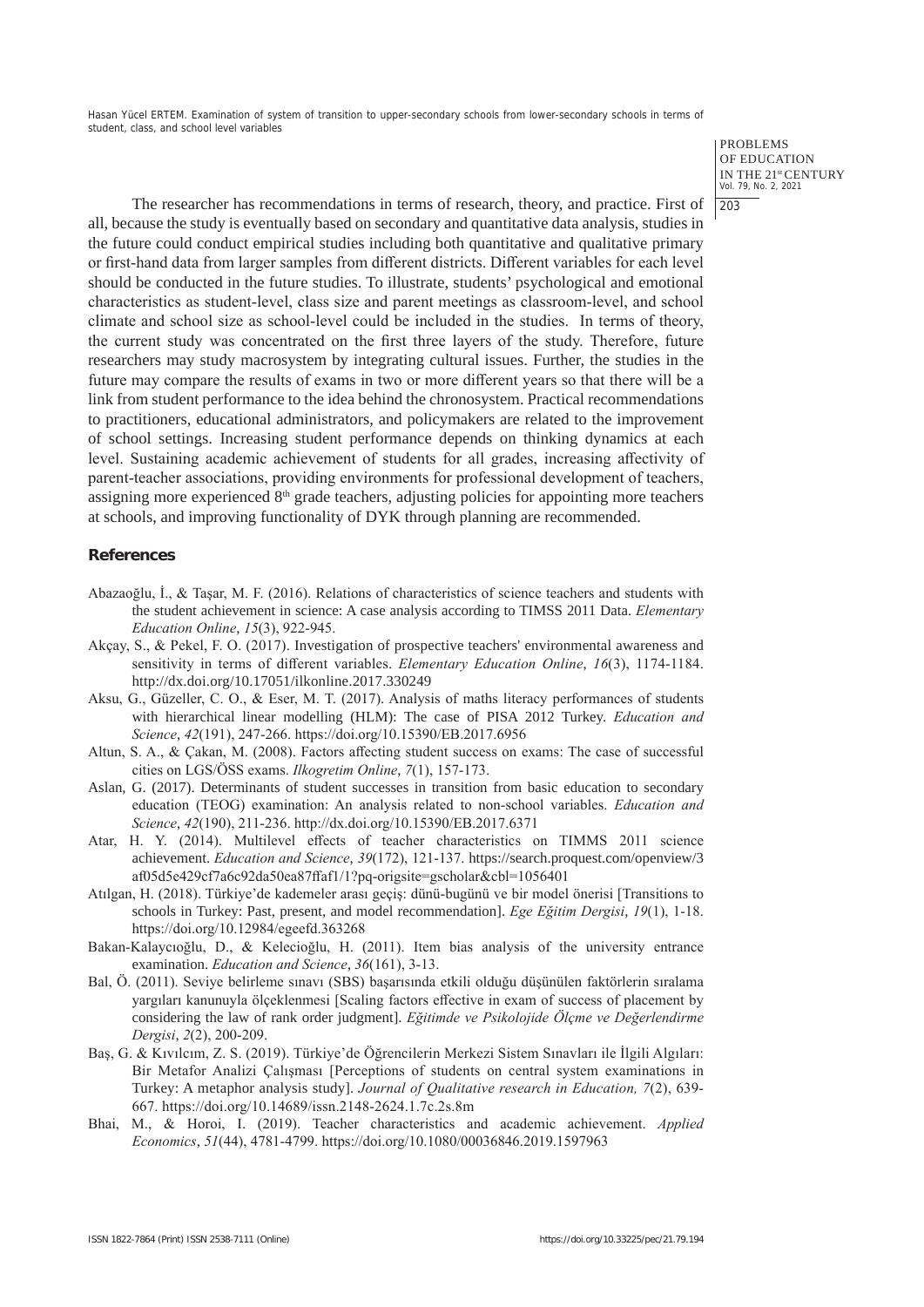PROBLEMS OF EDUCATION IN THE 21st CENTURY Vol. 79, No. 2, 2021 204

- Bozbayındır, F., & Kara, M. (2017). Problems faced at supporting and training courses (STC) and solution suggestions according to teacher opinions. *Sakarya University Journal of Education, 7*(2), 324- 349.
- Bronfenbrenner, U. (1977). Toward an experimental ecology of human development*. American Psychologist, 32*(7), 513-531.
- Buldur, S., & Acar, M. (2019). Ortaokul öğretmenlerinin merkezi sınavlara yönelik görüşleri [Lowersecondary school students' views for central exams]. *Kastamonu Eğitim Dergisi*, *27*(1), 319-330.
- Canlı, S. (2019). Opinions of school administrators and teachers on the support and training courses. *Cumhuriyet International Journal of Education*, *8*(2), 479-501.
- Center for Assesment, Selection, and Placement. (2020). 2020 Yükseköğretim Kurumları Sınavı sayısal veriler [Statistics of exam of higher education institutions]. https://dokuman.osym.gov.tr/ pdfdokuman/2020/YKS/yks\_sayisal\_27072020.pdf
- Creswell, J. W. (2012). *Educational Research: Planning, Conducting, and Evaluating Quantitative and Qualitative Research*. Pearson.
- Çam, E, & Üstün, A. (2016). Öğretmenlerin mesleki tutumları ile yaşam boyu öğrenme eğilimleri arasındaki ilişki [The relation between professional attitudes of teachers and their lifelong learning trends]. *Hitit Üniversitesi Sosyal Bilimler Enstitüsü Dergisi*, *9*(1), 459-475.
- Çelen, F. K., Çelik, A., & Seferoğlu, S. S. (2011). *Turkish education system and PISA results.* Paper presented at XIII. Conference on Academic Informatics, İnönü University, Malatya.
- Çetin, A., & Ünsal, S. (2018). Social, psychological effects of central examinations on teachers and their reflections on teachers' curriculum implementations. *Hacettepe University Journal of Education*, *34*(2), 304-323.
- Demir, Ö. (2020). KPSS'ye kaç kişi girecek? KPSS'ye rekor başvuru [How many people will enter KPSS exam? High application]. https://www.yenisafak.com/kpssye-kac-kisi-girecek-kpssderekor-basvuru-h-2566316
- Deniz, K. Z., & Kelecioglu, H. (2005). The relations between primary education academic achievement grades and "the exam of student selection and placement for high school" scores. *Ankara University, Journal of Faculty of Educational Sciences*, *38*(2), 127-143.
- Dinç, E., Uzun, C., & Çoban, O. (2014). Eğitimde kademeler arası geçişle ilgili öğretmen görüşlerinin incelenmesi [Examination of transition to schools from the lenses of teachers]. *Uşak Üniversitesi Sosyal Bilimler Dergisi*, *7*(3), 209-235. https://dergipark.org.tr/en/pub/usaksosbil/ issue/21657/232859
- Dinç, E., Dere, İ., & Koluman, S. (2014). Kademeler arası geçiş uygulamalarına yönelik görüşler ve deneyimler [Views and experiences related to implementations on transition to schools]. *Adıyaman Üniversitesi Sosyal Bilimler Enstitüsü Dergisi, 7*(17), 397-423. https://doi.org/10.14520/adyusbd.761
- Doğan, c. (2004). Sınıf öğretmenlerinin derslere ilişkin görüşleri ve tercih ettikleri öğretim yöntemleri: İstanbul örneği [Opinions of primary school teachers about courses and teaching methods: İstanbul sample]. *Türk Eğitim Bilimleri Dergisi*, *2*(2), 193-203.
- Doğan, E. (2015). Examination of the relation between TEOG score and school success in terms of various variables. *Journal of Education and Training Studies*, *3*(5), 113-121.
- Dönmez, S. M. K., & Dede, Y. (2020). Analysis of mathematics questions in the exams for transition to secondary education (2016, 2017 and 2018 years) in terms of mathematical proficiency. *Başkent University Journal of Education*, *7*(2), 363-374.
- Erdoğan, İ., Meşeci-Giorgetti, F., & Çifçili, V. (2011). Seviye belirleme sınavı yordayıcıları ve eğitim imkânlarında eşitlik sorunu [Predictors of the elementary school proficiency exams and issues of equality in educational facilities]. *Kuram ve Uygulamada Eğitim Bilimleri*, *11*(1), 215-228.
- Gall, G., & Gall, J. P. Borg. (2003). *Educational research: An introduction* (7th ed.). Pearson.
- Garson, G. D. (2013). *Hierarchical linear modeling: Guide and applications*. Sage.
- Kablan, Z. (2010). Akademik mezuniyet ortalama puanı ile KPSS başarı puanı arasındaki ilişki [The relation between grade point average of undergraduate and KPPS achievement]. *Uldağ Üniversitesi Eğitim Fakültesi Dergisi, 23*(2), 451-470.
- Karakoç, G., & Köse, İ. A. (2018). The relationship between elementary school academic achievement levels and high school entrance exam scores. *Cumhuriyet International Journal of Education*, *7*(2), 121-142.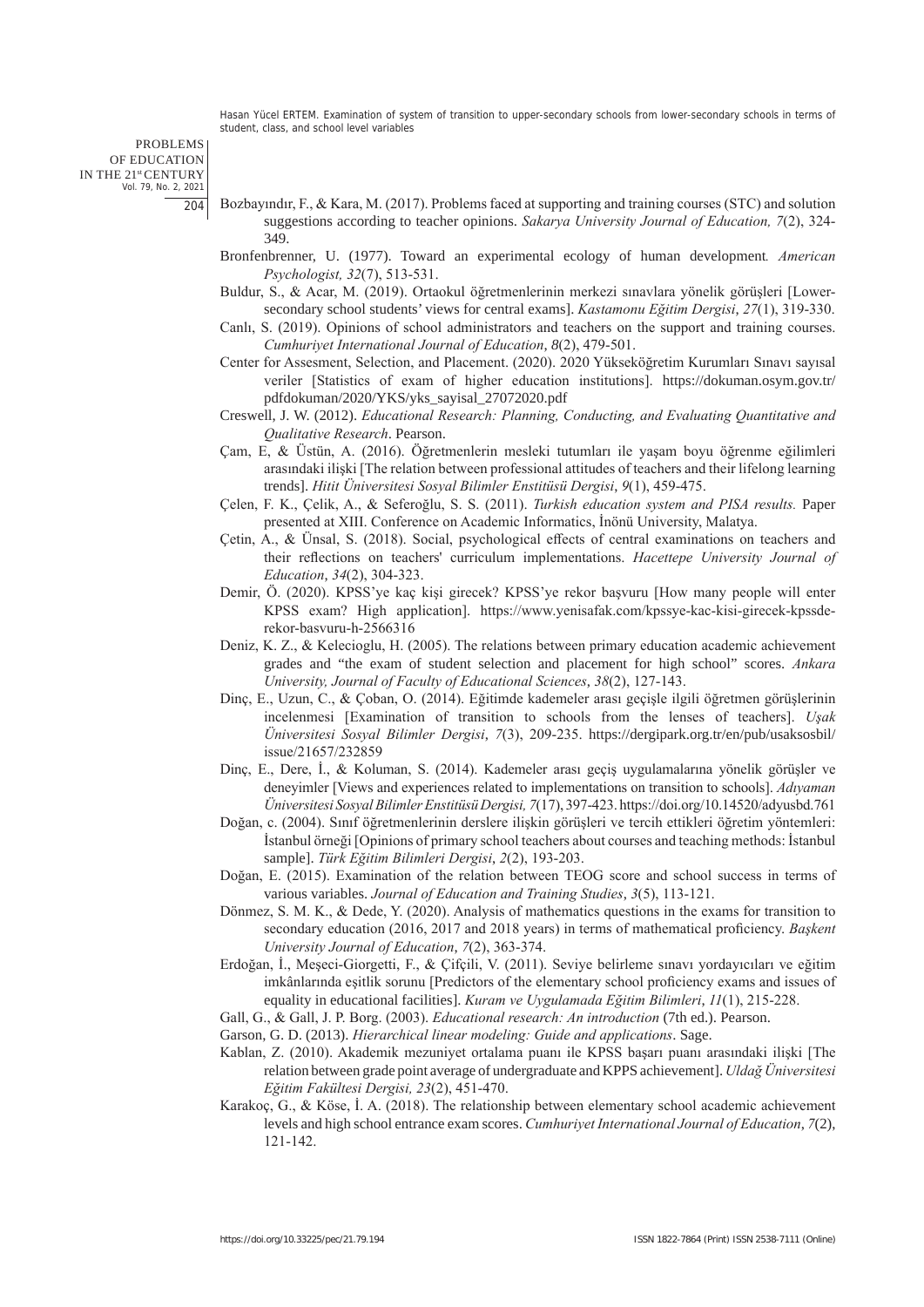> PROBLEMS OF EDUCATION IN THE 21st CENTURY Vol. 79, No. 2, 2021 205

- Karataş, S., & Güleş, H. (2013). Öğretmen atamalarında esas alınan merkezi sınavın (KPSS) öğretmen adaylarının görüşlerine göre değerlendirilmesi [Evaluation of KPPS exam for teacher assignment in terms of teacher perspective]. *Kuramsal Eğitimbilim Dergisi*, *6*(1), 102-119.
- Kömürcü, İ. (2018). The predictive validity of the scores obtained in state conservatories' student selection exam on students' academic achievement. *Journal of Higher Education and Science*, *8*(2), 298- 304.
- Köse, M. R. (2007). Aile sosyoekonomik ve demografik özellikleri ile okul ve özel dershanenin liselere giriş sınavına katılan öğrencilerin akademik başarıları üzerindeki etkileri [Effects of socio-economic and demographic features of families and school and private courses on academic achievement of students in exam of entrance to upper secondary schools]. *Eğitim Bilim Toplum*, *5*(17), 46-77.
- Mercik, V. (2015). *The relationship between the equality of opportunity in education, general social success, and justice: The comparison of Finland and Turkey experiences within the scope of PISA project*. (Unpublished master's thesis). Balıkesir University, Balıkesir.
- Ministery of National Education (MoNE). (2019a). 2023 Eğitim Vizyonu [2023 education vision]. http://2023vizyonu.meb.gov.tr/
- Ministery of National Education (MoNE). (2019b). 2019 ortaöğretim kurumlarına ilişkin merkezi sınavı [2019 central exam for upper-secondary schools]. https://www.meb.gov.tr/meb\_iys\_ dosyalar/2019\_06/24094730\_2019\_Ortaogretim\_Kurumlarina\_Iliskin\_Merkezi\_Sinav.pdf
- Ministery of National Education (MoNE). (2020a). LGS'de ek kapasite oluşturuldu [Additional capacity for LGS exam]. https://www.meb.gov.tr/2020-lgsde-ek-kapasite-olusturuldu/haber/20330/tr
- Ministery of National Education (MoNE). (2020b). 2020 ortaöğretim kurumlarına ilişkin merkezi sinav [2020 central exam for upper-secondary schools]. http://www.meb.gov.tr/meb\_iys dosyalar/2020\_07/17104126\_2020\_Ortaogretim\_Kurumlarina\_Iliskin\_Merkezi\_Sinav.pdf
- Özden, M., Akgün, A., Çinici, A., Sezer, B., Yıldız, S., & Taş, M. M. (2014). Merkezi sistem ortak sınav fen bilimleri sorularının Webb'in bilgi derinliği seviyelerine göre analizi [Analysis of science questions used in central system common exam according to Webb's dok levels]. *Adıyaman Üniversitesi Fen Bilimleri Dergisi*, *4*(2), 91-108.
- Sarier, Y. (2010). An evaluation of equal opportunities in education in the light of high school entrance exams (OKS-SBS) and PISA results. *Journal of Kirsehir Education Faculty*, *11*(3), 107-129.
- Şad, S. N., & Şahiner, Y. K. (2016). Students' teachers' and parents' views about transition from basic education to secondary education (BESE) system. *Elementary Education Online*, *15*(1), 53-76.
- Şanlı, Ö. (2017). Analyzing the perceived stress level of teachers with regards to some variables. *Electronic Journal of Social Sciences*, *16*(61), 385-396.
- Timur, S., Kahraman, S., Timur, B., & İşseven, A. (2020). Destekleme ve Yetiştirme Kurslarına (DYK) ilişkin ortaokul öğrencilerinin görüşleri [Opinions of lower-secondary school students on Supporting and Training Courses (DYK)]. *Trakya Eğitim Dergisi*, *10*(1), 216-228.
- Topcu, Ü. İ., & Ersoy, Ü. M. (2019). Teachers' views on the supportive and training courses in Turkish education system. *E-International Journal of Educational Research*, *10*(3), 61-75.
- Tuzlukaya, S. (2019). 8<sup>th</sup> class Turkish lessons exam questions examined in regard to PISA reading sufficiency skills. *The Journal of International Lingual Social and Educational Sciences*, *5*(1), 92-100.
- Uzun, G., & Çokluk-Bökeoğlu, Ö. (2019). Akademik başarının okul, aile ve öğrenci özellikleri ile ilişkisinin çok düzeyli yapısal eşitlik modellemesi ile incelenmesi [Examination of academic achievement with school, family, and student features by multi-level structural equation modelling]. *Ankara Üniversitesi Eğitim Bilimleri Fakültesi Dergisi, 52*(3), 655- 684. https://doi.org/10.30964/auebfd.525770
- Yavuz, S., Odabaş, M., & Özdemir, A. (2016). Öğrencilerin sosyoekonomik düzeylerinin TEOG matematik başarısına etkisi [Impact of socio-economic levels of students on math achievement in TEOG exam]. *Eğitimde ve Psikolojide Ölçme ve Değerlendirme Dergisi*, *7*(1), 85-95. https://doi.org/10.21031/epod.86531
- Yıldırım, K. (2012). Basic factors determining success of educational quality in Turkey by PISA 2006. *Journal of Turkish Educational Sciences*, *10*(2), 229-255.
- Yılmaz, S., & Bülbül, T. (2017). Merkezi sınavların okul kültürüne yansımalarının değerlendirilmesi [Evaluation of reflections of central exams on school culture]. *Trakya Üniversitesi Eğitim Fakültesi Dergisi*, *7*(2), 578-617. https://doi.org/10.24315/trkefd.315491